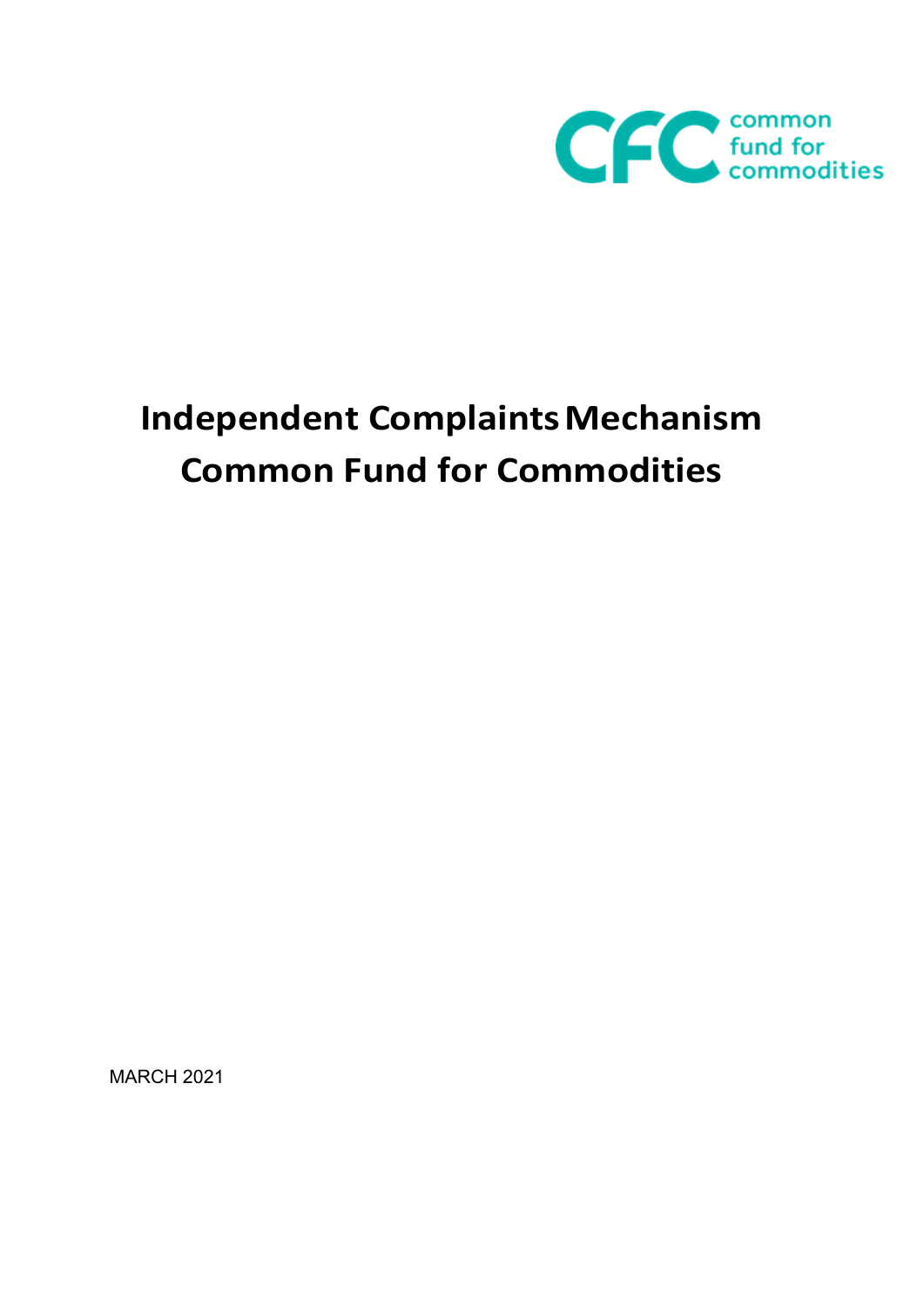# **Preamble**

The CFC strives to achieve positive sustainable development outcomes through its investments. We follow a human and environment-centered approach in business. Such business activities cover all segments of the value chain. This includes services and support functions, that help all participants in the process of value generation to improve the economic, social and environmental well-being of its poorest participants at the bottom of the pyramid. At the same time, we recognize that such development also can have negative impacts on local communities and the physical environment within which they live or upon which they depend for their livelihoods.

To facilitate early indication of and prompt remediation of various project-related complaints, we have installed an independent complaints mechanism.

page 2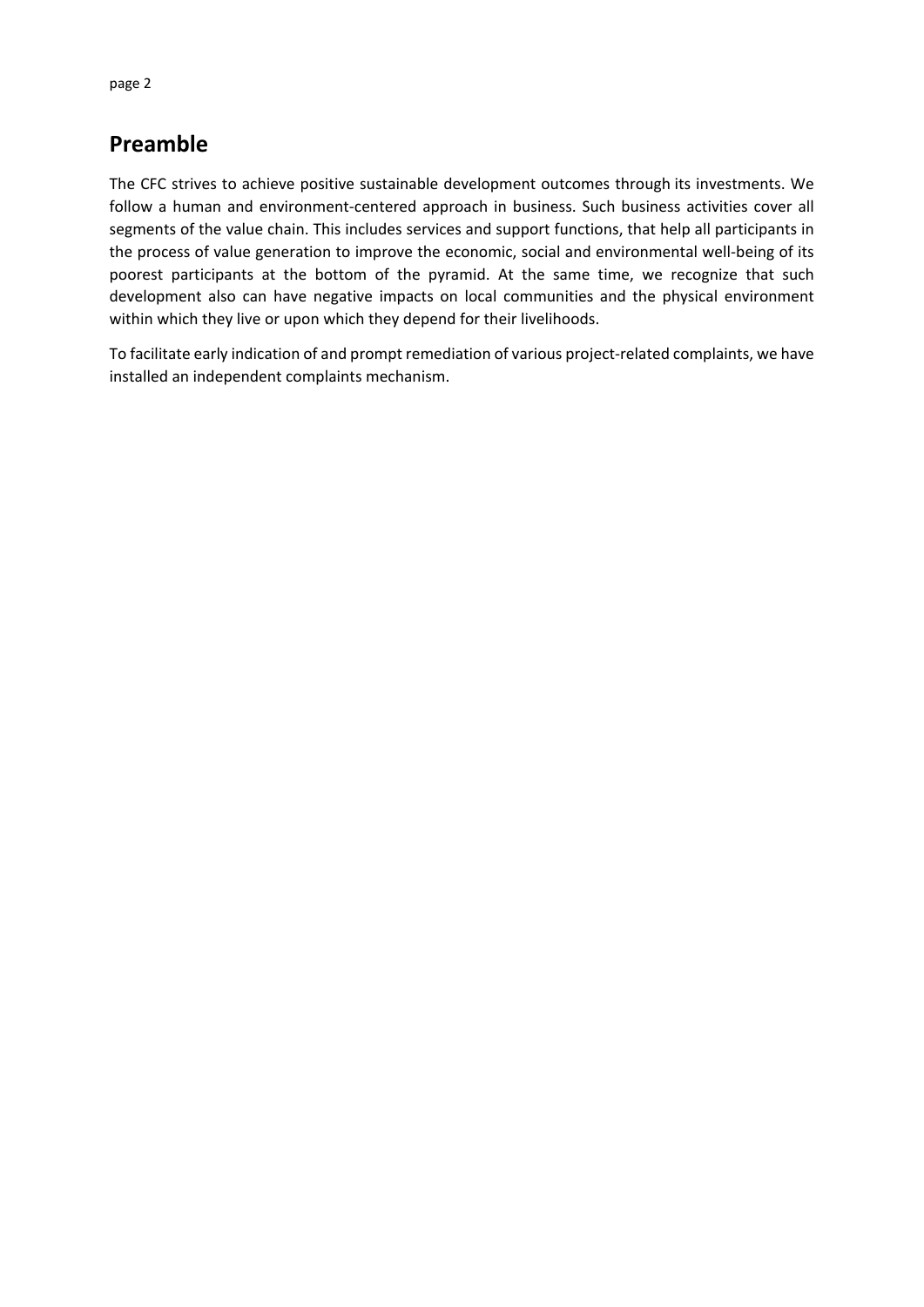# **1. Background Information**

## **1.1 Introduction**

1.1.1 With this document, the Common Fund for Commodities (CFC) outlines its Independent Complaints Mechanism (the Mechanism) and accompanying procedure. This document describes the structure and governance of the Mechanism, which allows External Parties to file a Complaint concerning a CFC financed project. In this way the CFC strives to implement a robust and independent procedure and to communicate transparently about it to stakeholders.

1.1.2 The Mechanism ensures the right to be heard for Complainants who feel affected by a CFC financed project in order to enable the resolution of disputes and assist the CFC in drawing lessons learned for current and future operations.

1.1.3 As part of its responsibility the CFC supports its clients in addressing environmental, social and related issues arising from their business activities by requiring them to establish and administer appropriate mechanisms to address complaints from communities affected by CFC financed projects. In addition to these mechanisms and procedures, the role of administrative and/or legal procedures available in the host country should also be considered. When applicable, an information request or resolution can be first sought with the client. Nonetheless, there may be cases where Complaints from those affected by CFC financed project activities are not fully resolved at the business activity level. For these cases the Mechanism may be another route to address and resolve issues at hand.

#### **1.2 Institutional framework**

1.2.1 The Mechanism is not a legal enforcement mechanism. It offers an effective avenue for addressing concerns and it promotes a mutually constructive relationship between the CFC and External Parties.

1.2.2. Consequently, this document shall not be deemed to confer any additional rights of access to justice to the persons lodging a Complaint under the procedure set forth therein.

1.2.3 The Mechanism consists of an Independent Expert and the Complaints Officer of the CFC.

1.2.4 The Mechanism reports directly to the Managing Director of the CFC.

1.2.5 The Managing Director will report to the Executive Board, once a year, on the complaints received and the outcome of the Mechanism on these complaints.

# **2. Principles**

# **2.1 Purpose**

2.1.1 The Mechanism serves the following functions with respect to Admissible Complaints:

 $\triangleright$  Attempt, whilst acting as a problem solving function, to resolve concerns raised by the Complainant(s) through a consensual process with the Complainant, Client and other relevant stakeholders (as appropriate);

 $\triangleright$  Evaluate and report compliance with CFC policies and other applicable standards;

 $\triangleright$  Provide advice and recommendations to CFC management; and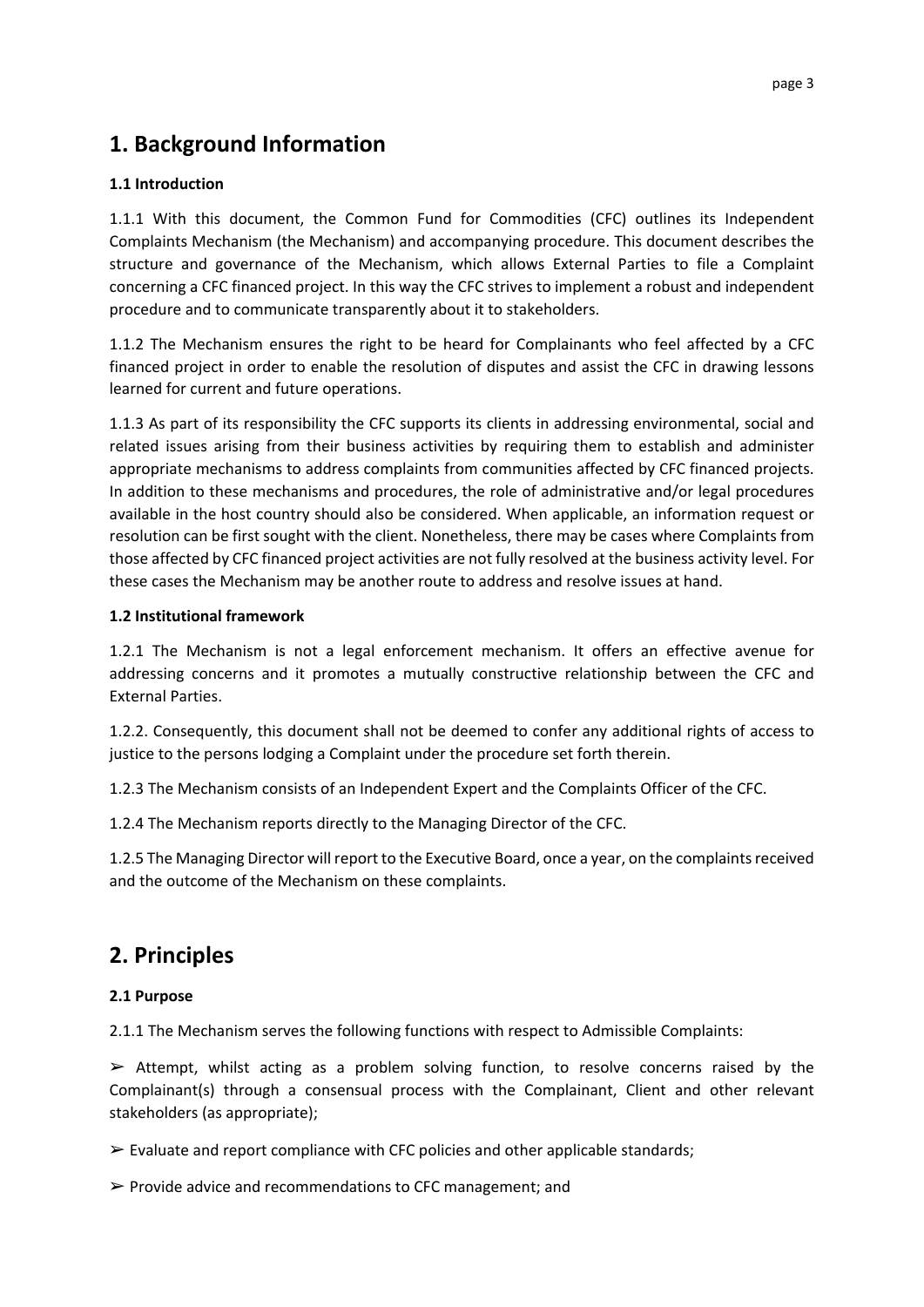$\triangleright$  Follow-up and report on efforts to take corrective actions whenever applicable.

2.1.2 The Mechanism applies to CFC financed projects. The CFC is complying with legal restrictions and safeguards pertaining to disclosure and protection of personal and Client data. This means that the CFC has to treat all Client-related details and documents as confidential, unless the Client has consented to the CFC sharing information with the Panel and with the broader public in relation to (i) any future admissible Complaint, and/or (ii) subsequent reports, findings and/or recommendations following such a Complaint.

#### **2.2 Guiding Principles**

2.2.1 Subject to applicable legal constraints, the Mechanism shall be transparent in its operations and outputs.

2.2.2 The CFC Complaint Officer is independent from operational activities and from the services responsible for the activities challenged by the Complainant(s). The Mechanism ensures that each Complaint is dealt with by the highest standards of objectiveness and commitment whilst safeguarding the interest of all the internal and external stakeholders of CFC.

2.2.3 The Mechanism shall be accessible to affected people and/or their representatives, being External Parties, and be effective in responding in a timely manner to concerns expressed by such people being or feeling affected by CFC financed projects.

2.2.4 If the Complaint concerns aspects like fraud, bribery, corruption and/or money laundering, the Mechanism will consult with CFC's Managing Director to determine the appropriate channel(s) for processing the Complaint.

#### **2.3 Applicable Standards**

2.3.1 One element of the Mechanism is to review compliance of CFC's financing activities with CFC's policies.

2.3.2 All policies can be found under [www.common-fund.org/publications,](http://www.common-fund.org/publications) including all rules and procedures as well as the Agreement Establishing the CFC.

# **3 Rules of Procedure**

# **3.1 Complaint and admissibility**

3.1.1 The Complaint can be submitted in one of the UN languages (Arabic, Chinese, English, French, Spanish or Russian) with preference for the English language, by letter (example Annex I) or e-mail to:

The CFC Complaints Officer

c/o Common Fund for Commodities P.O. Box 74656 1070 BR Amsterdam The Netherlands complaints@common-fund.org

Any communication thereafter will be in English. Complaints submitted in another official UN language may require additional time due to the need for translation. Any complaint in a non-official UN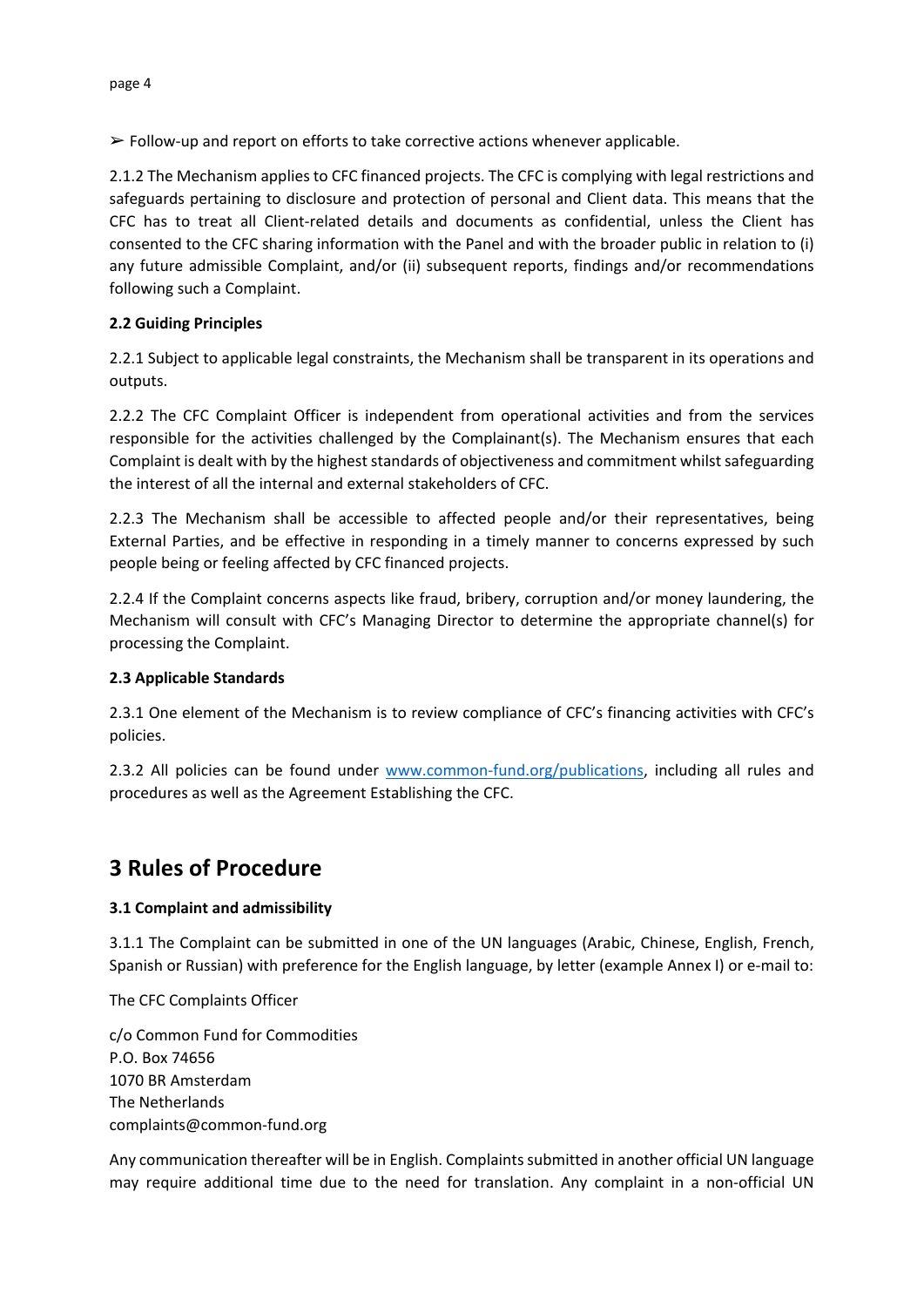language cannot be accepted. The CFC Complaints Officer will notify the Complainant of any delays caused by translation in a timely manner.

3.1.2 The External Party who sends a Complaint is requested to submit the following Receipt Items:

 $\triangleright$  Description of the Complaint and the harm suffered or likely to be suffered;

 $\triangleright$  Where appropriate, an indication of which CFC policy/policies has/have allegedly been breached;

 $\triangleright$  A clear description of the CFC financed project and location to which the Complaint is related;

 $\triangleright$  Name and full address, telephone number and if possible e-mail address;

 $\triangleright$  Name of CFC employee whom the Complainant had contact with (if applicable);

 $\triangleright$  A copy of information related to – or relevant for – the Complaint, including an overview of actions (e.g. legal, contacts with the Client) that have already been taken to solve the issue.

3.1.3 Any person or group, including civil society organizations representing affected people, being an External Party, may lodge a Complaint.

3.1.4 The following specific criteria are applicable for admissibility of Complaints:

 $\triangleright$  The Receipt Items should be made available to the CFC;

 $\triangleright$  The External Party must be affected or likely to be affected by a CFC financed project;

 $\triangleright$  If an External Party is representing others, it must identify such others and explicit evidence of the representative authority must be provided;

 $\triangleright$  CFC should have an active financial and/or operational relationship with the Client;

 $\triangleright$  The Complainant must identify her/himself and the organization being represented if any, by name, address and e-mail to be able to communicate with her/him and agree to publication in the context of the complaint submitted, if applicable.

 $\triangleright$  There must be a clear relationship between the CFC financed project and the subject of the Complaint;

➢ The Complaint must contain allegations of (potentially) substantial (in)direct and adverse impacts or risks;

 $\triangleright$  If applicable, details of other actions and consultations with relevant responsible parties to address or solve the Complaint that have already taken place. This applicability will be determined by the Independent Expert.

3.1.5 If the CFC financed project at issue in the Complaint is co-financed by another institution, the Complaints Officer may notify the complaints mechanism(s) of the co-financing institution(s) of the receipt of the Complaint and may communicate and cooperate with the complaints mechanism(s) of such institution(s) so as to avoid duplication of efforts and/or disruption or disturbance to common parties, provided that this is in compliance with all relevant legal and contractual requirements. Where appropriate, a cooperation agreement, addressing issues such as confidentiality and sharing of information, with the complaints mechanism(s) of the respective co-financing institution(s) will be established.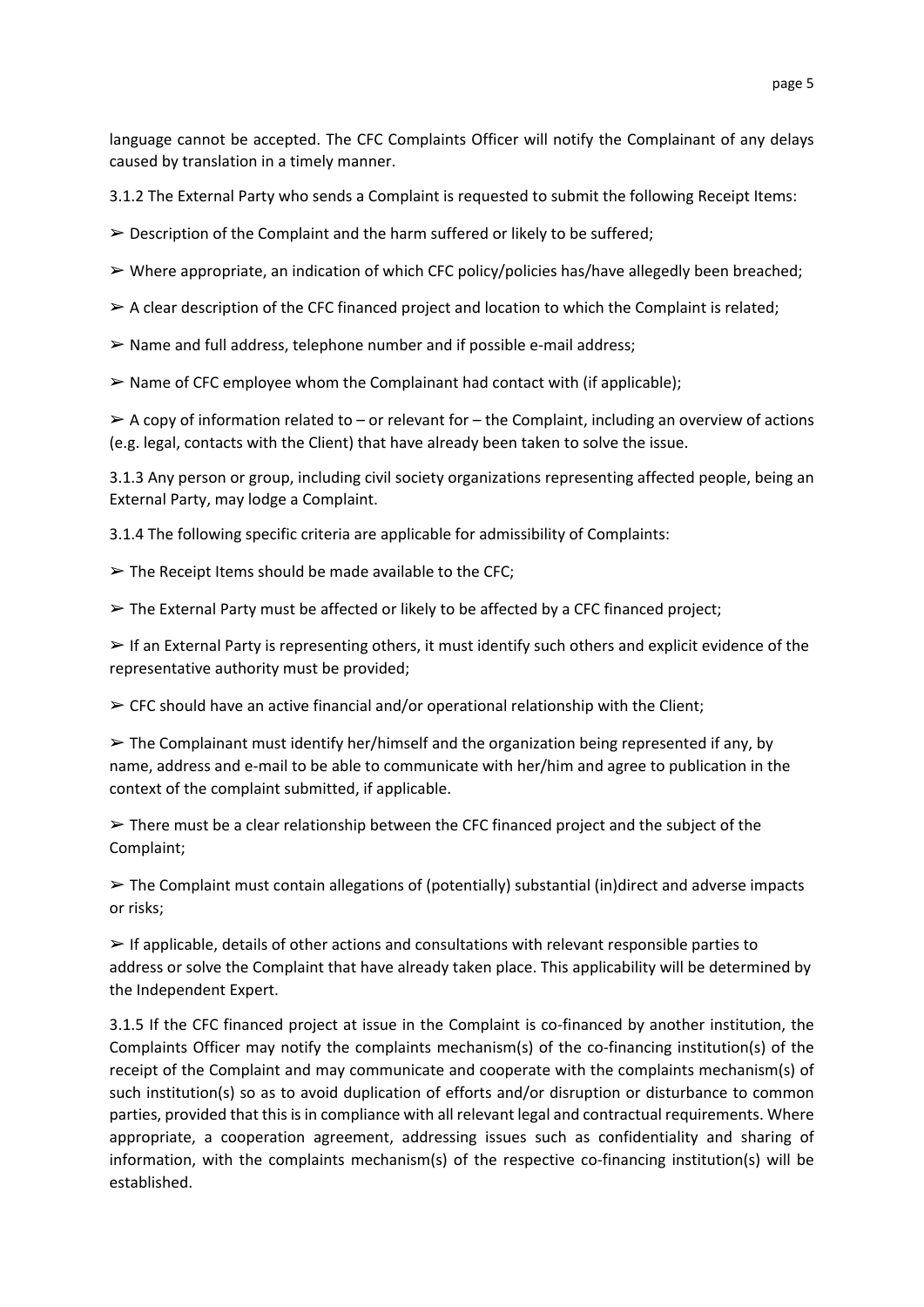#### page 6

3.1.6 The Mechanism does not apply to Complaints with the objective of gaining a competitive economic advantage or that are excessive, repetitive (i.e. covering the same aspects), frivolous or malicious in nature.

3.1.7 Anonymous Complaints are not accepted. Nevertheless, without prejudice, a Complainant has the right to request for confidential treatment of the Complaint. With regard to personal data, the Mechanism will ask for consent of the Complainant for the processing and disclosure of its relevant personal data per format document after receipt of the Complaint. Once a Complaint has been deemed admissible, other affected stakeholders typically will be notified about the Complaint. The Mechanism will strictly respect and safeguard the absence of explicit consent by a Complainant, and refrain in such cases from disclosing the Complainant's identity to internal and external parties. The Mechanism will indicate publicly when it has restricted disclosure of identity, in the absence of explicit consent or when confidential treatment was requested.

#### **3.2 Description of the procedure**

3.2.1 After receipt of a Complaint, the Complaints Officer will ensure that an acknowledgement of receipt is sent to the Complainant(s) within five working days. Complaints submitted in another language may require additional time for translation. The acknowledgement informs the Complainant(s) of the date by which the Mechanism's official reply regarding the admissibility of the Complainant can be expected.

3.2.2 The Complaint is forwarded to the Independent Expert by the Complaints Officer. Based on criteria, as defined in paragraph 3.1.4, the Independent Expert decides within 25 working days on the admissibility of the Complaint. During this phase, the Independent Expert can request further information from the Complainant and the CFC to clarify the Complaint. In case of partial or total inadmissibility of the Complaint, the Independent Expert will endeavor to provide, if possible, the Complainant with an advice on which measures could be taken and/or to which institution the concerns may be addressed. In case the Complaint is admissible, the Complainant(s) receives an admissibility notice with information on the next steps.

3.2.3 Once a Complaint has been declared admissible, the Independent Expert will launch a Preliminary Review into the issue(s) raised by the Complainant(s). The Independent Expert will aim to finish the Preliminary Review within 30 working days. However, the number of days to finish the Preliminary Review will depend on the complexity of the case and deviations will be communicated to all parties involved. After the Preliminary Review has been completed, all parties relevant to the Complaint will be informed of the next steps and an indication of the timelines of the process.

3.2.4 Based on the Preliminary Review and in consultation with any External Party, the Independent Expert will then conduct a Compliance Review.

#### *Compliance Review process*

3.2.5 Once a Complaint has been declared admissible for Compliance Review, the Independent Expert will launch a full inquiry into the issue(s) raised by the Complainant(s). The Independent Expert will use all means to gather all the required information.

3.2.6 The Independent Expert will aim to finish the Compliance Review within a reasonable timeframe. The number of days to finish the Compliance Review will depend on the complexity of the case and will be communicated to all parties involved after the Preliminary Review has been completed.

3.2.7 The Independent Expert will prepare a first draft of the Compliance Review Report which should include the content of the Complaint as well as the findings and conclusions of the Independent Expert.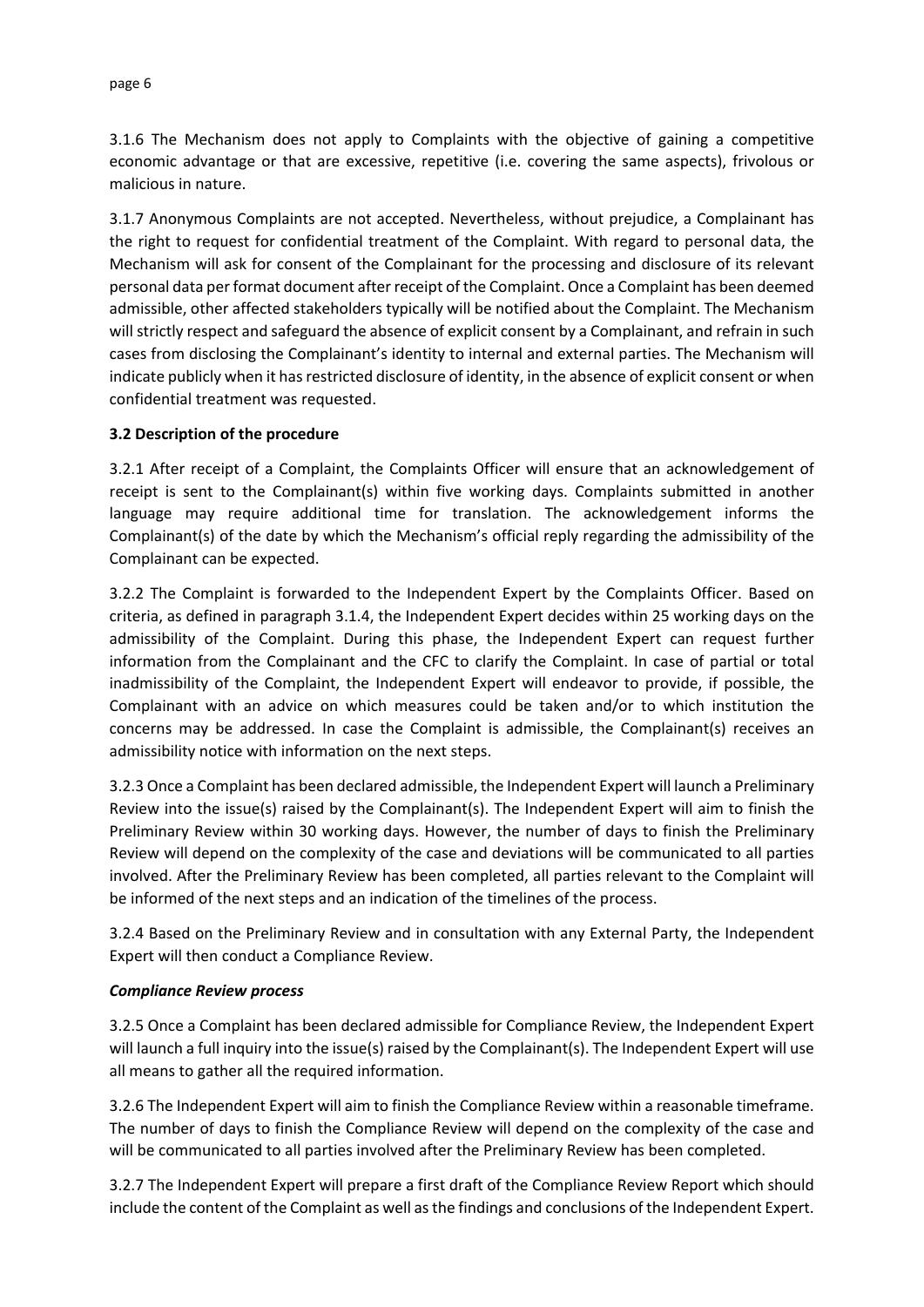The report may also contain recommendations for the specific case and/or recommendations for CFC on how to improve existing policies and/or procedures.

3.2.8 The Independent Expert sends the draft report to the CFC to check facts (to be received within 15 working days).

3.2.9 After receiving the comments regarding factual checks, the Independent Expert will update the draft report as it deems appropriate within 10 working days.

3.2.10 Subsequently the Independent Expert sends the updated (i/a) draft report to the Complainant(s) and to the Client for comments regarding factual checks (to be received within 15 working days). Nonetheless, it is up to the Independent Expert to decide upon the final text.

3.2.11 The Independent Expert will prepare a final report for disclosure to the Managing Director and Executive Board within 15 working days.

3.2.12 The Managing Director will provide a Management response to the final report within 10 working days.

3.2.13 The Complaints Officer sends the final Compliance Review report to the Complainant(s) and informs the Complainant(s) about the CFC Management response.

3.2.14 The Complaints Officer ensures that the final report and Management response are published on the CFC's website.

3.2.15 In cases where material non-compliances are identified, the Mechanism will monitor the situation until actions taken by the CFC assure the Mechanism that the CFC is addressing the material non-compliance(s).

# **3.3 Methods of Inquiry**

3.3.1 The Independent Expert may, taking into account the nature of the particular Complaint, use a variety of additional investigatory methods, including but not limited to:

 $\triangleright$  Contacts with the Complainant(s), affected people, Client, government officials and other authorities in the country where the CFC financed project is located, and representatives of local and international non-governmental organizations;

 $\triangleright$  Visiting project sites;

 $\triangleright$  Requesting written or oral submissions on specific issues from the Complainant(s), affected people, Client, independent experts, government or other officials, CFC staff, or local and international nongovernmental organizations; and

 $\triangleright$  Hiring independent experts to facilitate mediation or to research specific issues relating to the Complaint.

3.3.2 The Mechanism strives to conduct all phases within predefined time constraints. The response time can however be extended if the case is complex or the workload on the process is extensive. In those cases, the Mechanism will inform the Complainant duly within the predefined timelines.

# **3.4 Resources**

3.4.1 Adequate budgetary support will be provided to the Mechanism so that it can be effective and independent in carrying out various activities in a timely manner. Budgetary limits are to be decided by the Governing Bodies of the CFC.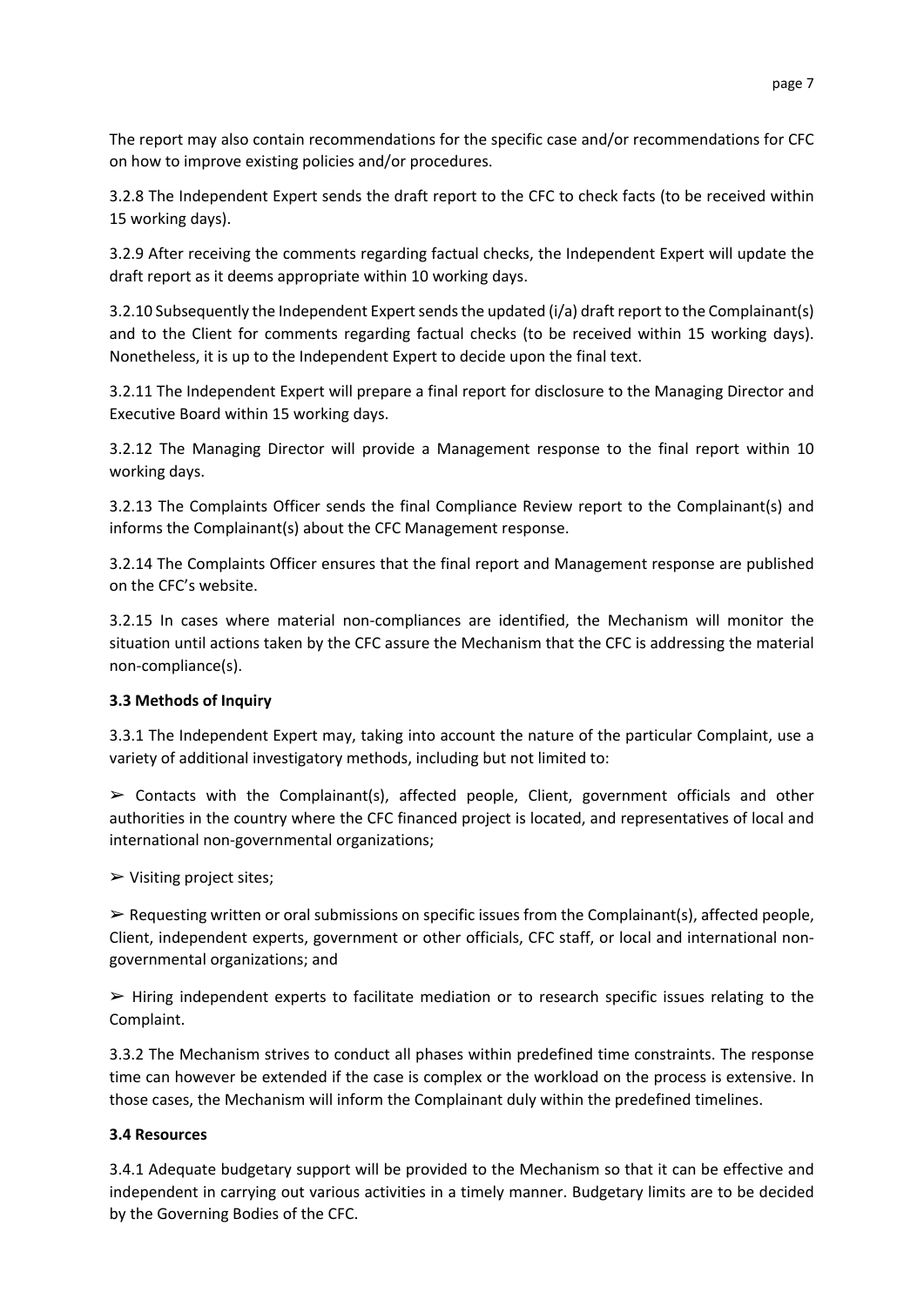3.4.2 The Independent Expert will have expertise on e.g. environmental, social, legal and financial matters. Any vacancy for the Independent Expert will be published online, to which candidates can apply. The appointment of the Independent Expert will be approved by the Managing Director.

3.4.3 The Independent Expert will be appointed for two years with an optional prolongation period of two years.

3.4.4 The Independent Expert must be independent, i.e. he/she should not have had any involvement in activities related to CFC financed projects for at least a period of two consecutive years.

3.4.5 The Independent Expert is available for questions, information and advice. If needed, the Independent Expert is authorized to hire consultants after consultation with and approval of the CFC. The Independent Expert decides about the Complaint and responds to the CFC and the Complainant(s).

#### **3.5 Reporting & Transparency**

3.5.1 It is important for the CFC to communicate effectively about the Mechanism. An introduction and description of the procedure will be provided on CFC's website.

3.5.2 The CFC will publish a register of admissible Complaints with statuses and outcomes (including follow-up on actions and recommendations) on the CFC's website, taking into account privacy and confidentiality regulations and the CFC's Disclosure Policy.

3.5.3 The Independent Expert (assisted by the Complaints Officer) will report annually to the Executive Board of the CFC, through the Managing Director, on the Complaints. This report will be published on the CFC's website.

#### **3.6 Evaluation**

3.6.1 The Mechanism will be reviewed in case of e.g. new regulations or CFC policies and may be updated accordingly in due course. It will be revised immediately when needed and will be evaluated at least once every four years.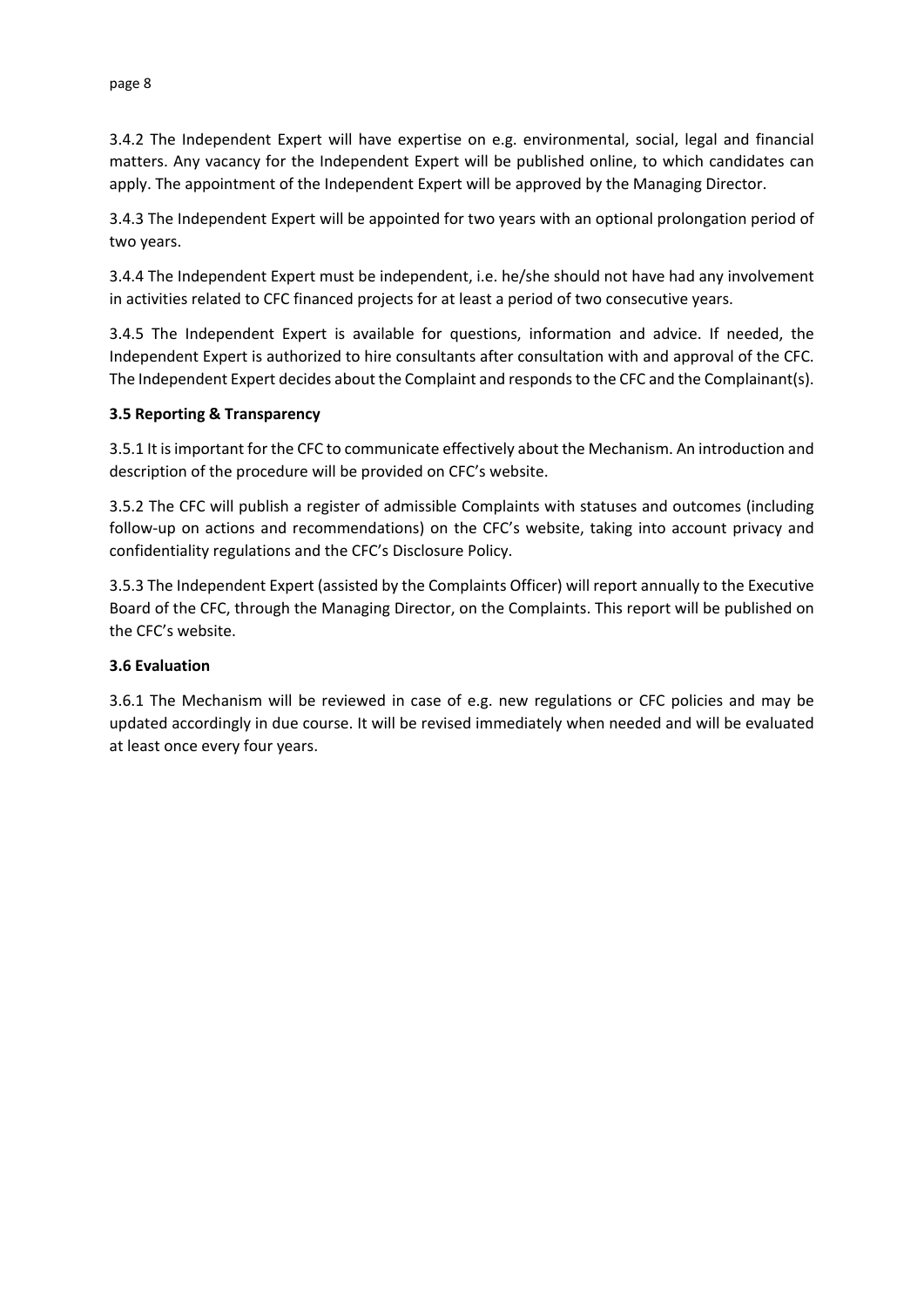ANNEX I

To:.

The CFC Complaints Officer c/o Common Fund for Commodities P.O. Box 74656 1070 BR Amsterdam The Netherlands

[complaints@common-fund.org](mailto:complaints@common-fund.org)

Date: *insert date*

I / We, *insert full name*, lodge a complaint concerning *insert project name*, located in *insert country / region /city*.

| I am / We are filing this claim on behalf of directly affected<br>people | $\Box$ Yes (include proof of authority) |
|--------------------------------------------------------------------------|-----------------------------------------|
|                                                                          | $\square$ No                            |
| I am / We are requesting CFC to treat the complaint<br>confidentially    | $\Box$ Yes                              |
|                                                                          | □No                                     |

I / We have been or are likely to be affected by the project in the following ways:

 Clearly describe your complaint and if possible state which of its policies the CFC has allegedly breached. Information on the CFC's policies can be found on the website: <http://www.common-fund.org/publications>including all rules and procedures as well as the Agreement Establishing the CFC.

Indicate when the problem occurred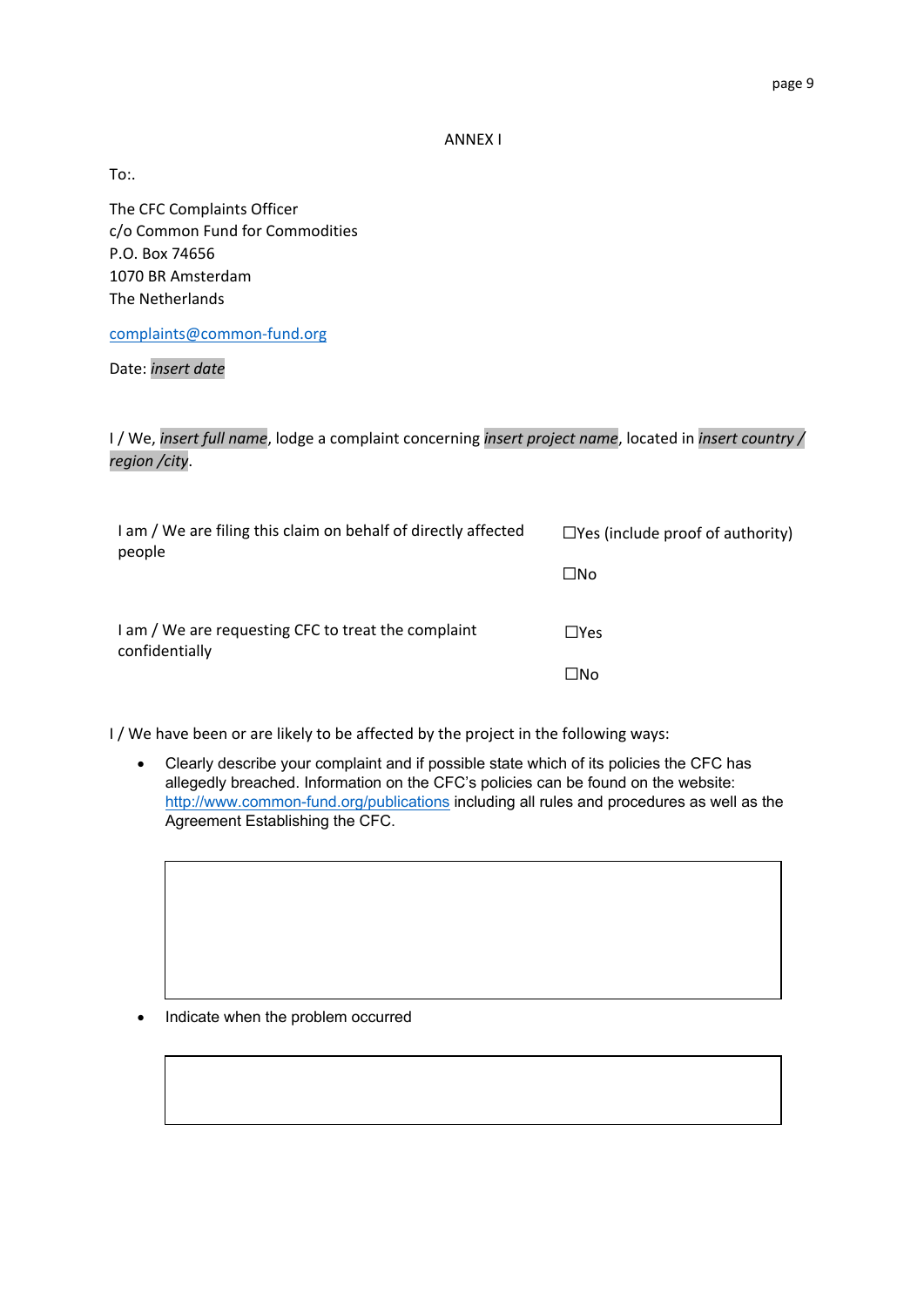Describe how you or the people you are representing are directly affected

Describe the actions that have been taken so far to address adverse impact

Please name the CFC employee with whom you have had contact

I understand that for proper complaint handling, it is necessary that the CFC processes the provided personal information

☐Yes

I hereby authorise the CFC to process my personal data, and contact me if necessary for the purpose of handling the complaint.

I / We can be contacted through the following contact details:

Name: Mr / Mrs / Ms *Full name*

Company name: *insert company name only if applicable*

Address:

*Street number addition* 

*Postal code City*

*Country*